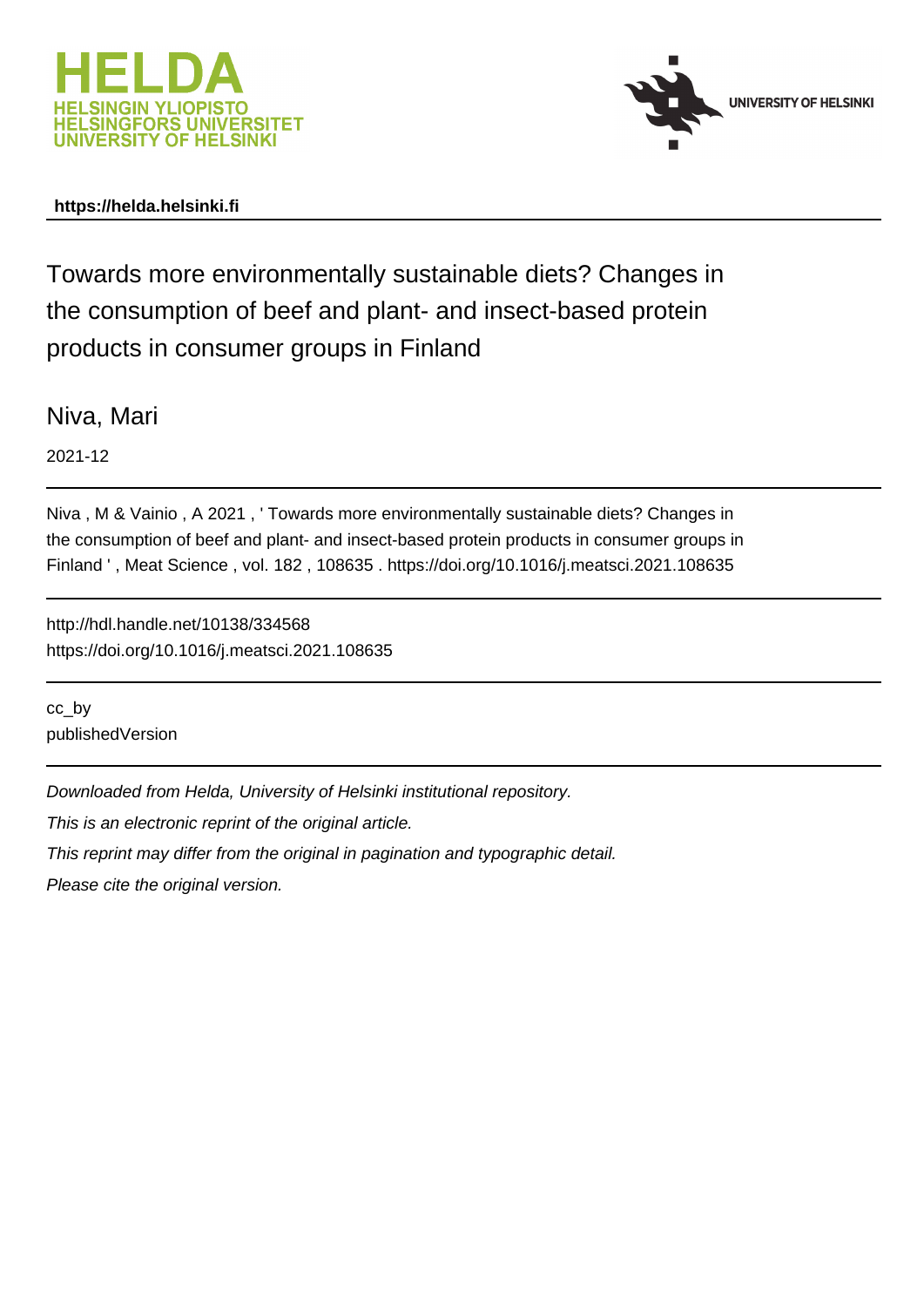Contents lists available at [ScienceDirect](www.sciencedirect.com/science/journal/03091740)

## Meat Science

journal homepage: [www.elsevier.com/locate/meatsci](https://www.elsevier.com/locate/meatsci) 

# Towards more environmentally sustainable diets? Changes in the consumption of beef and plant- and insect-based protein products in consumer groups in Finland

## Mari Niva \* , Annukka Vainio

*University of Helsinki, P.O. Box 27, Latokartanonkaari 5, FI-00014, Finland* 

| ARTICLE INFO                                                                                                                              | ABSTRACT                                                                                                                                                                                                                                                                                                                                                                                                                                                                                                                                                                                                                                                                                                                                                                                                                                                                                                                                                                                                                                                       |
|-------------------------------------------------------------------------------------------------------------------------------------------|----------------------------------------------------------------------------------------------------------------------------------------------------------------------------------------------------------------------------------------------------------------------------------------------------------------------------------------------------------------------------------------------------------------------------------------------------------------------------------------------------------------------------------------------------------------------------------------------------------------------------------------------------------------------------------------------------------------------------------------------------------------------------------------------------------------------------------------------------------------------------------------------------------------------------------------------------------------------------------------------------------------------------------------------------------------|
| Keywords:<br>Beef<br>Edible insects<br>Plant-based proteins<br>Latent class analysis<br>Multinomial logistic regression<br>Eating motives | This study investigated consumers' self-reported past changes and future intentions to change the consumption of<br>beef and alternative, plant- or insect-based protein products. A survey of 18–79-year-old consumers in Finland<br>$(N = 1000)$ was analysed with latent class analysis, and five consumer clusters were identified. The largest cluster<br>(37%) consumed beef, but no alternative protein products; three clusters incorporated alternative protein<br>products in their diets in different ways (in total 55%); and one cluster did not consume beef or alternative<br>proteins (8%). In total 27% of the respondents intended to reduce the consumption of beef in the future, whereas<br>26% planned to increase the consumption of plant-based and 24% planned to increase the use of insect-based<br>protein products. Multinomial logistic regression indicated that the use of alternative proteins was associated<br>with higher health and sustainability motives, and lower food neophobia. The results suggest that demand for |

new, more sustainable proteins and protein innovations will grow in the future.

## **1. Introduction**

Food production and consumption substantially contribute to many environmental problems, particularly climate change, but also loss of biodiversity, pollution of water resources and excess use of water and land (Springmann et al., 2018). Meat, and especially beef, is a significant source of greenhouse gases and a cause of other environmentally harmful impacts. Transitions to less environmentally damaging diets include diminishing the use of beef and substituting it with more sustainable options (Mathijs, 2015; Springmann et al., 2018), such as plantand insect-based proteins (Dobermann, Swift, & Field, 2017).

Large majorities of North American and European populations eat meat. In 2016–2018, citizens in the EU countries ate on average 65 kg meat (beef, pork, poultry, sheep) per capita, which was much higher than the global average 35 kg (OECD/FAO, 2019). In Finland meat consumption has remained at around 77–81 kg per capita in the 2010's (Luke, 2020). With the many positive cultural meanings and established practices of eating meat, it has proved challenging to reduce meat consumption (Latvala et al., 2012; Mathijs, 2015). However, flexitarianism – reducing meat consumption while not totally giving it up (Springmann et al., 2018) – is arousing increasing interest (Latvala et al., 2012; Ruby, 2012).

At the same time, plant-based proteins have increased their popularity in the Nordic countries, where new products based on soy, fava beans, pea protein and oats have entered the market during recent years. Market research estimates that the value of global plant protein market will grow by more than 7% a year in 2021–2026 (Mordor Intelligence, 2021). In Finland, the annual growth rate of the market for plant-based foods has been 16% in 2017–2021 (Makery, 2019). Insect-based protein products are a more recent development, and in the EU, the regulatory framework on novel foods has only recently unambiguously allowed the selling of certain insect species as human food (Mancini, Moruzzo, Riccioli, & Paci, 2019). Compared to plant-based proteins, the market of insect-based foods has remained smaller, but it is expected that in 2018–2023, the global market for edible insects will grow by 25% yearly (Guin´e, Correia, Coelho, & Costa, 2021).

While vegan and vegetarian products increasingly enter the market, the acceptability of meat alternatives varies among consumers (Hartmann & Siegrist, 2017). As substitutes for meat, Western consumers more readily accept plant-based proteins than insects. The acceptability of edible insects in Europe, Australia and North America is low, and not many consumers have yet tasted insect foods (see Lammers, Ullmann, & Fiebelkorn, 2019; Wilkinson et al., 2018; Woolf, Zhu, Emory, Zhao, & Liu, 2019). However, during the 2010's consumers have become more

\* Corresponding author. *E-mail addresses:* [mari.niva@helsinki.fi](mailto:mari.niva@helsinki.fi) (M. Niva), [annukka.vainio@helsinki.fi](mailto:annukka.vainio@helsinki.fi) (A. Vainio).

<https://doi.org/10.1016/j.meatsci.2021.108635>

Available online 18 July 2021 Received 14 October 2020; Received in revised form 14 June 2021; Accepted 14 July 2021

0309-1740/© 2021 The Authors. Published by Elsevier Ltd. This is an open access article under the CC BY license [\(http://creativecommons.org/licenses/by/4.0/\)](http://creativecommons.org/licenses/by/4.0/).





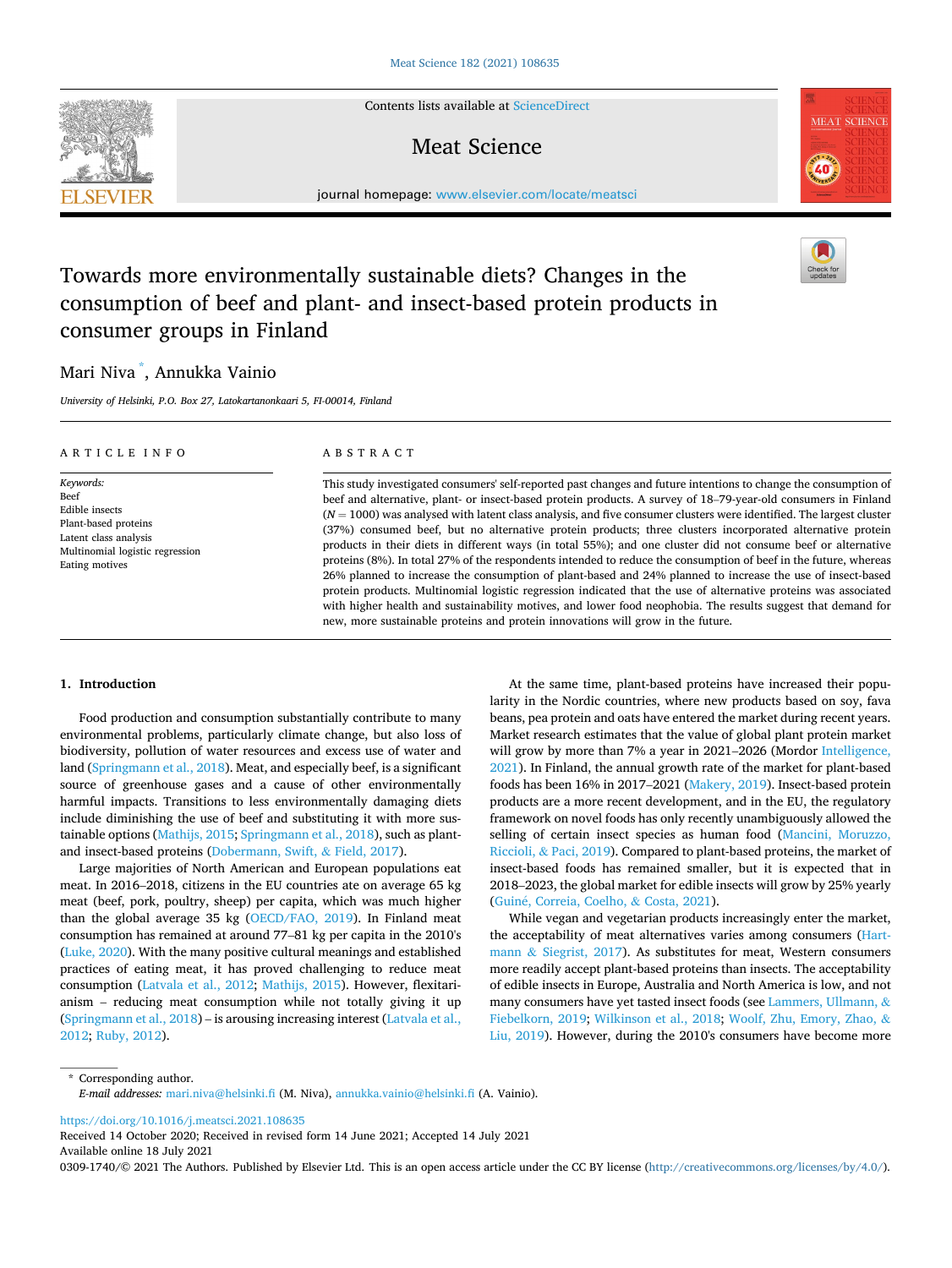positive about eating insects (Mancini et al., 2019) and see environmental (Wilkinson et al., 2018) and nutritional (Hartmann, Shi, Giusto, & Siegrist, 2015) benefits in insect eating.

Earlier studies have shown that certain sociodemographic characteristics are associated with the willingness to give up meat and to adopt alternative proteins. Women are more willing to reduce meat eating (Hartmann & Siegrist, 2017; Lemken, Spiller, & Schulze-Ehlers, 2019) and to eat plant-based alternatives (Siegrist  $& Hartmann, 2019$ ), but insects are more preferred by men (Piha, Pohjanheimo, Lähteenmäki-Uutela, Křečková, & Otterbring, 2018; Wilkinson et al., 2018). The young are more likely to try new plant-based protein alternatives (Clark & Bogdan, 2019) and to change their diets towards plant proteins (Vainio, Niva, Jallinoja, & Latvala, 2016) than older people. Some studies also suggest that the young more readily accept insects as food (Laureati et al. 2016; Verbeke, 2015). The highly educated are more likely to eat no meat (Vinnari, Mustonen, & Räsänen, 2010), to accept plant-based meat alternatives (Siegrist  $& Hartmann, 2019$ ), and willing to consume insect products (Cicatiello, De Rosa, Franco, & Lacetera, 2016; Lammers et al., 2019). People living in urban or capital areas are more likely not to eat meat (Vinnari et al., 2010) or beef (Vainio et al., 2016), to favour plant-based diets (Graça, Godinho, & Truninger, 2019), and to be more willing to eat insect-based foods (Vartiainen, Elorinne, Niva, & Väisänen, 2020).

The willingness to try new foods is associated with some key eating motives. The pleasure of eating meat is a key barrier to reduce or give up its use (Fehér, Gazdecki, Véha, Szakály, & Szakály, 2020; Pohjolainen, Vinnari, & Jokinen, 2015), and 'taste driven' consumers are usually meat eaters (Apostolidis & McLeay, 2016). Healthiness is one of the most important motives in following plant-based diets (Miki, Livingston, Karlsen, Folta, & McKeown, 2020), consuming meat substitutes (Siegrist & Hartmann, 2019; Vainio, 2019), and interest in insect eating (Verbeke, 2015). Heavy-users of meat substitutes value the naturalness of foods more than others (Hoek et al., 2011), and natural concerns are important for those undergoing a dietary change towards plant proteins (Vainio et al., 2016). Ethical and environmental motivations are significant for the users of plant-based protein alternatives (Hoek et al., 2011; Vainio, 2019) and those who are ready to adopt insects as a meat substitute (Verbeke, 2015). Today also meat consumers consider animal welfare as important (Estévez-Moreno, María, Sepúlveda, Villarroel, & Miranda-de la Lama, 2021; Sonoda, Oishi, Chomei, & Hirooka, 2018), but a belief that red meat is environmentally friendly is a barrier to reducing its consumption (Vainio, Irz, & Hartikainen, 2018). Food neophobia has been found to be an important barrier to the consumption of plant-based meat substitutes (Hoek et al., 2011) and of insects (Hartmann et al., 2015; Verbeke, 2015). In addition, high prices of alternative plant proteins may be a barrier to use them (Clark  $&$  Bogdan, 2019; Mäkiniemi & Vainio, 2014).

Although an increasing amount of research on consumer preferences for alternative proteins has been carried out in recent years, it remains to be analysed how consumers combine different types of proteins in their diets and what kind of change processes are currently taking place. The objective of this study was to identify different groups of consumers based on self-reported changes in the consumption of beef and plantand insect-based protein products. We focused on the following research questions: What kind of changes do consumers report in their consumption of beef and plant- and insect-based protein products, and which changes do they plan to make in the future? Moreover, what kind of consumer groups can be identified based on their self-reported changes? How are different sociodemographic backgrounds and eating motives associated with these changes?

## **2. Materials and methods**

#### *2.1. Data sample*

The data were collected in 2018 by a commercial marketing research

company in Finland, using an online questionnaire directed to the members of the company's online consumer panel. The members of the panel have given their consent to receiving email invitations to consumer surveys on various topics, and participation is always voluntary. The sample was formed using sampling quotas which represented the 18–79-year-old population living in mainland Finland (quotas for age, gender, residential district, and education). After two reminders, 16%  $(N = 1083)$  of the contacted panel members completed the questionnaire. The pre-defined target number of respondents was 1000, which is why the data provider randomly removed 83 participants from those respondent groups that were overrepresented. The final data thus included 1000 responses. Fairly low response rates are common in various types of Internet surveys (Dillman, Christian, & Smyth, 2014), including those that are well-representative of the population (e.g., the surveys reported by Gronow & Holm, 2019; Niva & Jallinoja, 2018).

The educational level and gender distribution corresponded quite closely to that in the general population (Appendix Table 1). Older respondents were somewhat over-represented in the data compared to population statistics. In total 4.4% of the participants reported to be vegetarians and 2.3% vegans; these proportions are comparable to those reported in Finnish earlier studies (Jallinoja, 2020; see also Niva & Jallinoja, 2018). Apart from age, the discrepancies between the data and the general population are minor and give reason to conclude that the data are reasonably representative of the Finnish population.

## *2.2. Measures*

*Changes in food consumption patterns*. For these items, the question format used in previous studies was used to ensure comparability (Latvala et al., 2012; Vainio et al., 2016). The participants were first requested to indicate how their consumption of eight food items – beef, plant-based protein products (e.g., tofu; meat replacements made of oats, pea protein or fava bean protein; vegetable patties), insects and insect-based products, pork, poultry, fish, vegetables, and beans – had changed during the previous 2–3 years. The participants responded to the questions using a four-point nominal scale  $(1 = no$  consumption,  $2 =$ consumption has decreased,  $3 =$  consumption has remained stable,  $4 =$ consumption has increased). Second, the participants were asked to indicate how they expected their consumption of these food items to change in the coming 2–3 years on the same 4-point scale (with future tense). These time frames were chosen because we wanted the respondents to reflect on their eating patterns a few years earlier and to speculate about the future, without asking them to identify exact times, which would probably have been difficult to remember or anticipate (cf. Latvala et al., 2012; Vainio et al., 2016).

*Eating motives.* The eating motives were measured as follows. All items in the scales are listed in Appendix Table 2, and they were evaluated on a 7-point scale (1 = fully disagree – 7 = fully agree). *Price* was measured using the scale by Lichtenstein, Ridgway, and Netemeyer (1993) and it included five items ( $\alpha = 0.62$ ). *Healthiness* was measured with the General health interest scale (GHI) by Roininen, Lähteenmäki, and Tuorila (1999) and it included seven items ( $\alpha = 0.86$ ). *Naturalness* was measured using the Natural product interest scale (NPI) by Roininen (2001) and it included six items ( $\alpha$  = 0.83). *Pleasure* was measured with the scale by Bäckström, Pirttilä-Backman, and Tuorila (2004) and it included five items ( $\alpha = 0.78$ ). *Food neophobia* was measured using the scale by Pliner and Hobden (1992) and it included six items ( $\alpha = 0.85$ ). In addition, *Sustainability* was measured with three items measuring the perceived environmental and social sustainability and ethicalness of meat production and consumption ( $\alpha = 0.86$ ). The scales measuring each eating motive were formed by calculating the mean scores of the items. These mean scores were used in further analyses.

*Sociodemographics.* The following sociodemographic variables were included in the analyses: age (coded into  $1 = 18-30$ ,  $2 = 31-45$ ,  $3 =$ 46–60 and  $4 = 61-79$  years of age), gender (1 = woman, 2 = man, 3 = other  $/$  do not want to answer), level of education (recoded into  $1 =$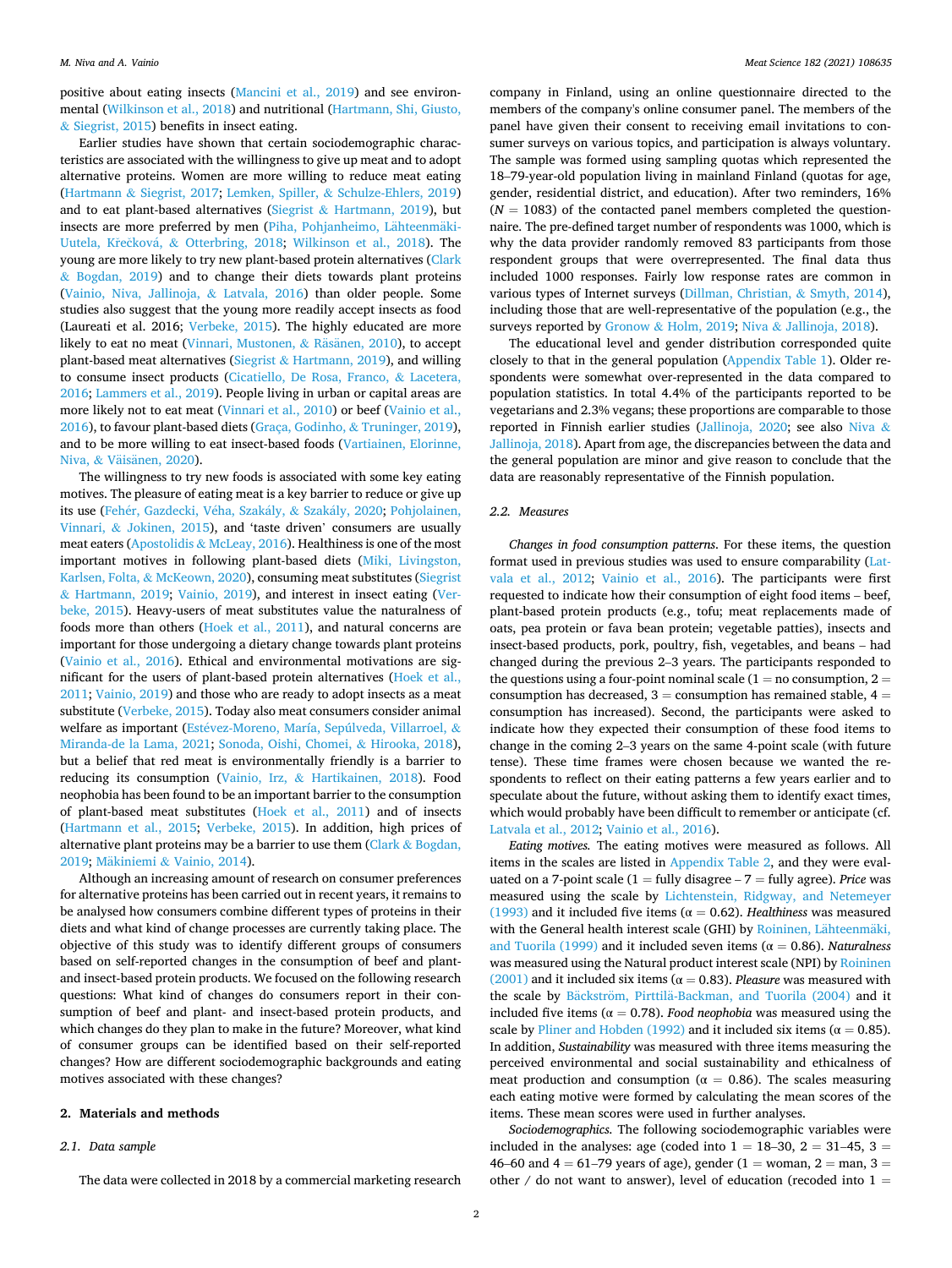basic,  $2 =$  secondary,  $3 =$  tertiary degree), and the size of the place of residence (1 = capital city area, 2 = other city with more than  $100,000$ inhabitants,  $3 = \text{city}$  with 50,000–100,000 inhabitants,  $4 = \text{a city/mu}$ nicipality with less than 50,000 inhabitants).

*Consumption frequencies of protein sources.* Current self-reported consumption frequencies of beef; pork; poultry; fish; peas; legumes; tofu; other soy-based protein products; oat or fava bean based protein products; and tempeh, seitan, quorn or other plant-based proteins were asked using a seven-point response scale  $(1 = never, 2 = less than once a$ month,  $3 =$  about once a month,  $4 =$  a few times a month,  $5 =$  once a week,  $6 =$  many times a week or daily).

### *2.3. Statistical methods*

Latent class analysis (LCA) with Latent Gold version 5.0 was used to identify consumer clusters with different patterns of change in the consumption of beef and plant- and insect-based protein products. The variables measuring the past and intended changes in the consumption of these three foods – six variables in total – were used to form the consumer clusters. In addition, the variables measuring the past and intended changes in the consumption of pork, poultry, fish, vegetables and beans were included as inactive covariates in the analysis.

LCA identifies unobservable clusters of individuals based on patterns in the observed variables (Magidson  $&$  Vermut, 2002). Alternative models ranging from a two-class model to a six-class model were estimated. It is recommended to select the model with the lowest BIC value, the lowest AIC value, and a non-significant *p*-value (Magidson & Vermut, 2004). If these values suggest different models, the one with the best interpretation should be chosen. The model with the lowest BIC value was the four-class model (BIC =  $9617,841$ , AIC =  $9249.759$ , Npar  $= 75$ ,  $L^{2} = 930.453$ , df = 925, p = .44), and the model with lowest AIC value was the five-class model (BIC =  $9625.703$ , AIC =  $9164.374$ , Npar  $= 94$ ,  $L^2 = 807.068$ , df = 906, p = .99). The interpretation of the fiveclass model, namely the inclusion of the fifth class was considered as superior to the four-class model and therefore it was chosen. Based on the LCA results, each respondent was assigned into one of the five modal clusters. Sociodemographic variables and the past and future changes in the consumption of pork, poultry, fish, vegetables and beans were used as inactive covariates in the LCA, meaning that they were not included in the estimation of the model but that they provided useful descriptive information about the clusters.

In order to explore how eating motives differed between the consumer clusters identified in LCA, general linear model with deviation contrasts was used. This method compares the mean of the cluster to the mean of the whole sample.

Finally, to get a more in-depth understanding of how sociodemographic backgrounds and eating motives differed between consumer groups, we also conducted multinomial logistic regression analysis, which has been developed for analysing categorical dependent variables with more than two categories (Field, 2018). We used this method to compare the differences between the biggest consumer cluster (i.e., the reference cluster) and the other clusters.

#### **3. Results**

In the following, we first describe the respondents' reported past and intended changes in the consumption of beef and plant- and insectsbased protein products (Section 3.1). We then proceed to presenting the clusters and their characteristics (Section 3.2), and finally the results of the multinomial regression analysis (Section 3.3).

## *3.1. Changes in the consumption of beef and plant- and insects-based protein products*

A large majority of the respondents consumed beef, less than half consumed plant-based proteins and a small minority consumed insect-

based foods (Table 1). More than a third reported to have decreased beef consumption during the past few years, and more than a quarter intended to decrease it in the future. The future intentions to increase the consumption of plant- and insect-based protein products were quite similar: about a quarter of the respondents intended to increase the consumption of these alternative protein products.

## *3.2. Clusters based on past changes and future intentions in the consumption of beef and plant- and insect-based proteins*

The selected LCA model included five clusters based on the selfreported changes in past consumption of and future intentions to consume beef and plant- and insect-based protein products. The cluster sizes varied from 8.0% to 37.0% (Table 2).

A verbal summary of the clusters based on the consumption of beef and plant-based and insects-based protein products are presented in Table 3. The table also presents a summary of the differences between the clusters in terms of 1) past changes in and future intentions to change the consumption of pork, poultry, fish, vegetables, and beans, which were included as inactive covariates in the LCA, 2) sociodemographic backgrounds (also included as inactive covariates in the LCA), 3) the most often used sources of protein, and 4) the food choice motives. All detailed numerical information of these cluster differences are presented in Appendix Tables 3, 4 and 5.

The first and the largest cluster was named as *Established beef lovers*  (37.0% of the respondents). Consumers in this cluster reported stable consumption of beef, and no consumption of plant- or insect-based protein products. This cluster had established patterns and typically did not intend to make any changes in the consumption of the three foods in the future. Also the consumption of pork, poultry, fish and vegetables was stable, and future intentions were similar. For beans, past consumption was stable or there was no use, and future intentions were similar. Poultry, pork and beef were the most often used protein sources. The cluster was dominated by men and their mean age was close to the average age of the respondents. Similarly to other clusters, secondary education was most prevalent and they mostly lived in big cities. The most important eating motives in this cluster were pleasure, price and naturalness.

The second largest cluster was named as *Alternative protein increasers*  (25.5%). Most of them had reduced beef consumption and intended to decrease it also in the future. In contrast, the consumption of plant-based protein products had increased, and many intended to increase it in the future. A minority had eaten insect-based products before, but many intended to increase the consumption of insect foods in the future. The majority had reduced and intended to reduce the consumption of pork. The majority had increased and planned to increase the consumption of vegetables, and it was typical to intend to increase the consumption of beans. Despite the increase in the consumption of plant-based protein products, poultry, fish and beef were still the most often used proteins. This cluster was dominated by women, they were somewhat younger than the respondents on average and their main eating motives were sustainability, pleasure and naturalness.

The third cluster was named as *Established 'light' flexitarians* (20.3%). Most of these respondents reported no changes in the past 2–3 years in the consumption of beef or plant-based protein products, and no consumption of insect-based foods. Neither did the majority in this group intend to make changes in the consumption of these three foods in the future. However, in this cluster 45% were already consuming plantbased protein products (Table 2), and this is what differentiated their patterns from the *Established beef lovers* cluster. Moreover, they had stable patterns of consuming pork, poultry, fish, vegetables and beans. The most often used proteins were poultry, beef and pork. There were more men than women in this cluster, and the mean age was a little higher than the average. The most important eating motives were pleasure, price and naturalness.

The fourth cluster was named as *Beef-avoiding plant protein increasers*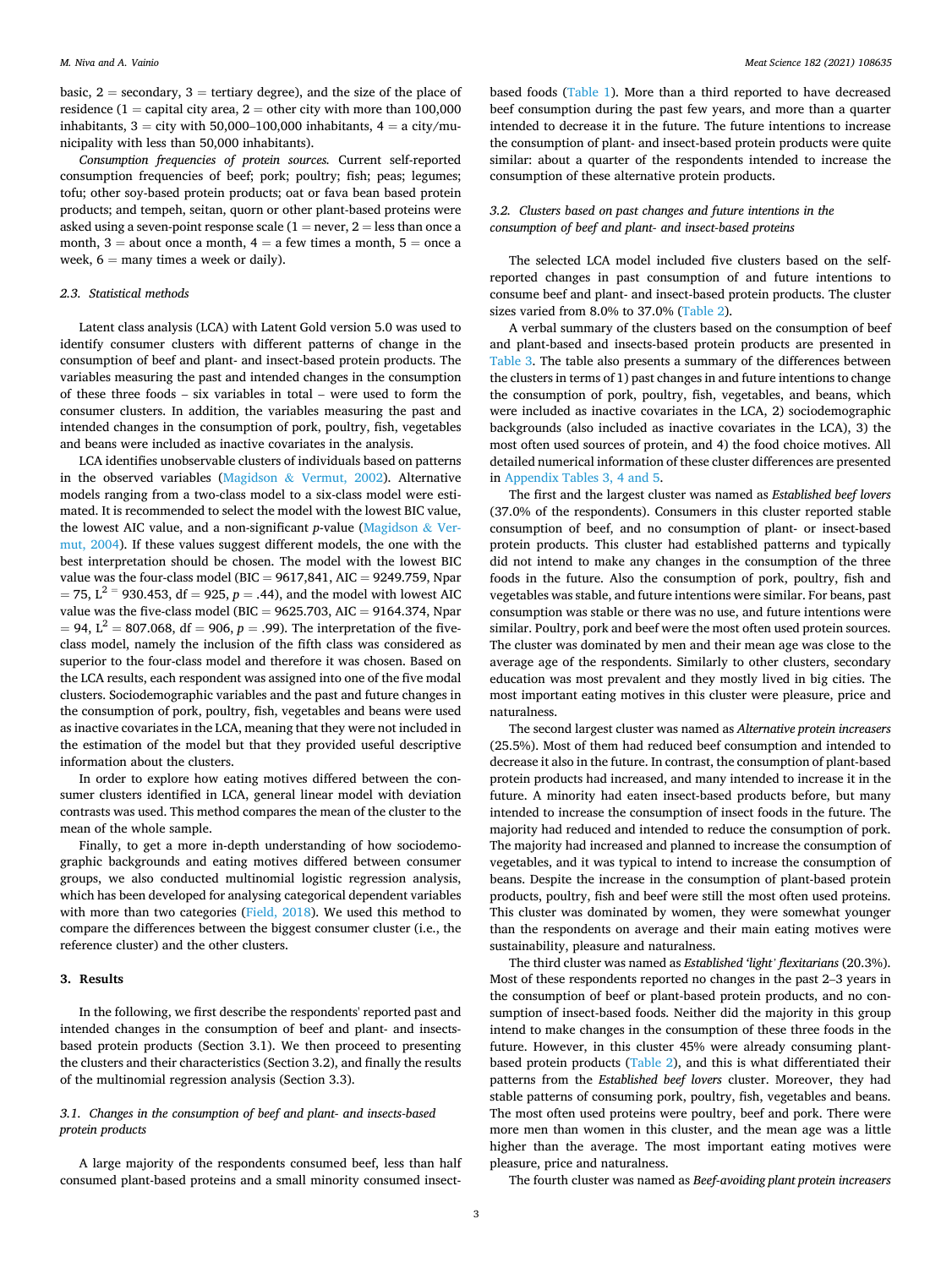#### **Table 1**

Current self-reported consumption, past changes and future intentions to change the consumption of beef, plant- and insect-based products (*N* = 1000).

|                                            | Proportion of respondents (%) |                                                     |                                                     |                                                         |                                                         |  |  |  |
|--------------------------------------------|-------------------------------|-----------------------------------------------------|-----------------------------------------------------|---------------------------------------------------------|---------------------------------------------------------|--|--|--|
|                                            | Currently<br>consume          | Have increased consumption in<br>the past 2–3 years | Have decreased consumption in<br>the past 2–3 years | Intend to increase consumption<br>in the next 2–3 years | Intend to decrease consumption<br>in the next 2–3 years |  |  |  |
| Beef<br>Plant-based<br>protein<br>products | 89.9<br>44.4                  | 2.9<br>20.0                                         | 37.5<br>4.9                                         | 2.1<br>26.3                                             | 27.3<br>3.3                                             |  |  |  |
| Insect-based<br>products                   | 7.0                           | 2.2                                                 | 0.1                                                 | 24.1                                                    | 1.2                                                     |  |  |  |

#### **Table 2**

The results of latent class analysis based on past changes and future intentions to consume beef, plant- and insect-based protein products (values are probabilities, range  $0-1$ ).

|                              | Cluster 1                  | Cluster <sub>2</sub>              | Cluster 3                           | Cluster 4                                 | Cluster 5        | Total  | Wald   | p-    | $\mathbb{R}^2$ |
|------------------------------|----------------------------|-----------------------------------|-------------------------------------|-------------------------------------------|------------------|--------|--------|-------|----------------|
| <b>Cluster Size</b>          | 37.0%                      | 25.5%                             | 20.3%                               | 9.3%                                      | 8.0%             | sample |        | value |                |
| Cluster name                 | Established beef<br>lovers | Alternative protein<br>increasers | Established 'light'<br>flexitarians | Beef-avoiding plant<br>protein increasers | Beef<br>reducers |        |        |       |                |
| Past consumption             |                            |                                   |                                     |                                           |                  |        |        |       |                |
| <b>Beef</b>                  |                            |                                   |                                     |                                           |                  |        | 189.17 | 0.000 | 0.44           |
| No consumption               | 0.00                       | 0.00                              | 0.00                                | 0.95                                      | 0.16             | 0.10   |        |       |                |
| Consumption has<br>decreased | 0.16                       | 0.76                              | 0.25                                | 0.05                                      | 0.83             | 0.38   |        |       |                |
| No change                    | 0.79                       | 0.23                              | 0.71                                | 0.00                                      | 0.01             | 0.50   |        |       |                |
| Consumption has              | 0.05                       | 0.01                              | 0.04                                | 0.00                                      | 0.00             | 0.03   |        |       |                |
| increased                    |                            |                                   |                                     |                                           |                  |        |        |       |                |
| Plant-based protein          |                            |                                   |                                     |                                           |                  |        | 104.94 | 0.000 | 0.41           |
| products                     |                            |                                   |                                     |                                           |                  |        |        |       |                |
| No consumption               | 0.99                       | 0.19                              | 0.32                                | 0.03                                      | 0.92             | 0.56   |        |       |                |
| Consumption has              | 0.01                       | 0.02                              | 0.15                                | 0.05                                      | 0.08             | 0.05   |        |       |                |
| decreased                    |                            |                                   |                                     |                                           |                  |        |        |       |                |
| No change                    | 0.00                       | 0.30                              | 0.45                                | 0.29                                      | 0.00             | 0.20   |        |       |                |
| Consumption has<br>increased | 0.00                       | 0.49                              | 0.08                                | 0.63                                      | 0.00             | 0.20   |        |       |                |
| Insect-based products        |                            |                                   |                                     |                                           |                  |        | 22.56  | 0.030 | 0.04           |
| No consumption               | 1.00                       | 0.90                              | 0.85                                | 0.95                                      | 0.94             | 0.93   |        |       |                |
| Consumption has<br>decreased | 0.00                       | 0.00                              | 0.03                                | 0.00                                      | 0.02             | 0.09   |        |       |                |
| No change                    | 0.00                       | 0.05                              | 0.11                                | 0.01                                      | 0.02             | 0.04   |        |       |                |
| Consumption has<br>increased | 0.00                       | 0.05                              | 0.01                                | 0.04                                      | 0.02             | 0.02   |        |       |                |
| <b>Future consumption</b>    |                            |                                   |                                     |                                           |                  |        |        |       |                |
| <b>Beef</b>                  |                            |                                   |                                     |                                           |                  |        | 187.07 | 0.000 | 0.56           |
| No consumption               | 0.00                       | 0.00                              | 0.00                                | 0.97                                      | 0.16             | 0.10   |        |       |                |
| Consumption will<br>decrease | 0.05                       | 0.70                              | 0.06                                | 0.03                                      | 0.74             | 0.27   |        |       |                |
| No change                    | 0.91                       | 0.30                              | 0.91                                | 0.00                                      | 0.10             | 0.60   |        |       |                |
| Consumption will<br>increase | 0.04                       | 0.00                              | 0.03                                | 0.00                                      | 0.00             | 0.02   |        |       |                |
| Plant-based protein          |                            |                                   |                                     |                                           |                  |        | 122.02 | 0.000 | 0.62           |
| products                     |                            |                                   |                                     |                                           |                  |        |        |       |                |
| No consumption               | 0.95                       | 0.00                              | 0.06                                | 0.00                                      | 0.88             | 0.43   |        |       |                |
| Consumption will<br>decrease | 0.02                       | 0.00                              | 0.09                                | 0.01                                      | 0.09             | 0.03   |        |       |                |
| No change                    | 0.00                       | 0.22                              | 0.83                                | 0.48                                      | 0.03             | 0.27   |        |       |                |
| Consumption will             | 0.03                       | 0.78                              | 0.02                                | 0.51                                      | 0.00             | 0.26   |        |       |                |
| increase                     |                            |                                   |                                     |                                           |                  |        |        |       |                |
| Insect-based products        |                            |                                   |                                     |                                           |                  |        | 170.90 | 0.000 | 0.17           |
| No consumption               | 0.88                       | 0.40                              | 0.45                                | 0.58                                      | 0.79             | 0.64   |        |       |                |
| Consumption will<br>decrease | 0.01                       | 0.01                              | 0.03                                | 0.00                                      | 0.03             | 0.01   |        |       |                |
| No change                    | 0.01                       | 0.09                              | 0.35                                | 0.11                                      | 0.03             | 0.11   |        |       |                |
| Consumption will<br>increase | 0.10                       | 0.50                              | 0.17                                | 0.31                                      | 0.15             | 0.24   |        |       |                |

(9.3%). Typically they reported that they did not consume beef and that they did not plan to consume it in the future. In contrast, most of them reported having increased the consumption of plant-based protein products, and about half of them intended to increase it in the future (Table 2). Very few had consumed insect-based foods, and the majority did not intend to consume insects in the future (however, nearly a third did, see Table 2). For this cluster, it was most typical to have no consumption of pork and poultry, and future intentions were similar. The consumption of fish was divided between no use and stable consumption (Appendix Table 3). The consumption of vegetables had increased, and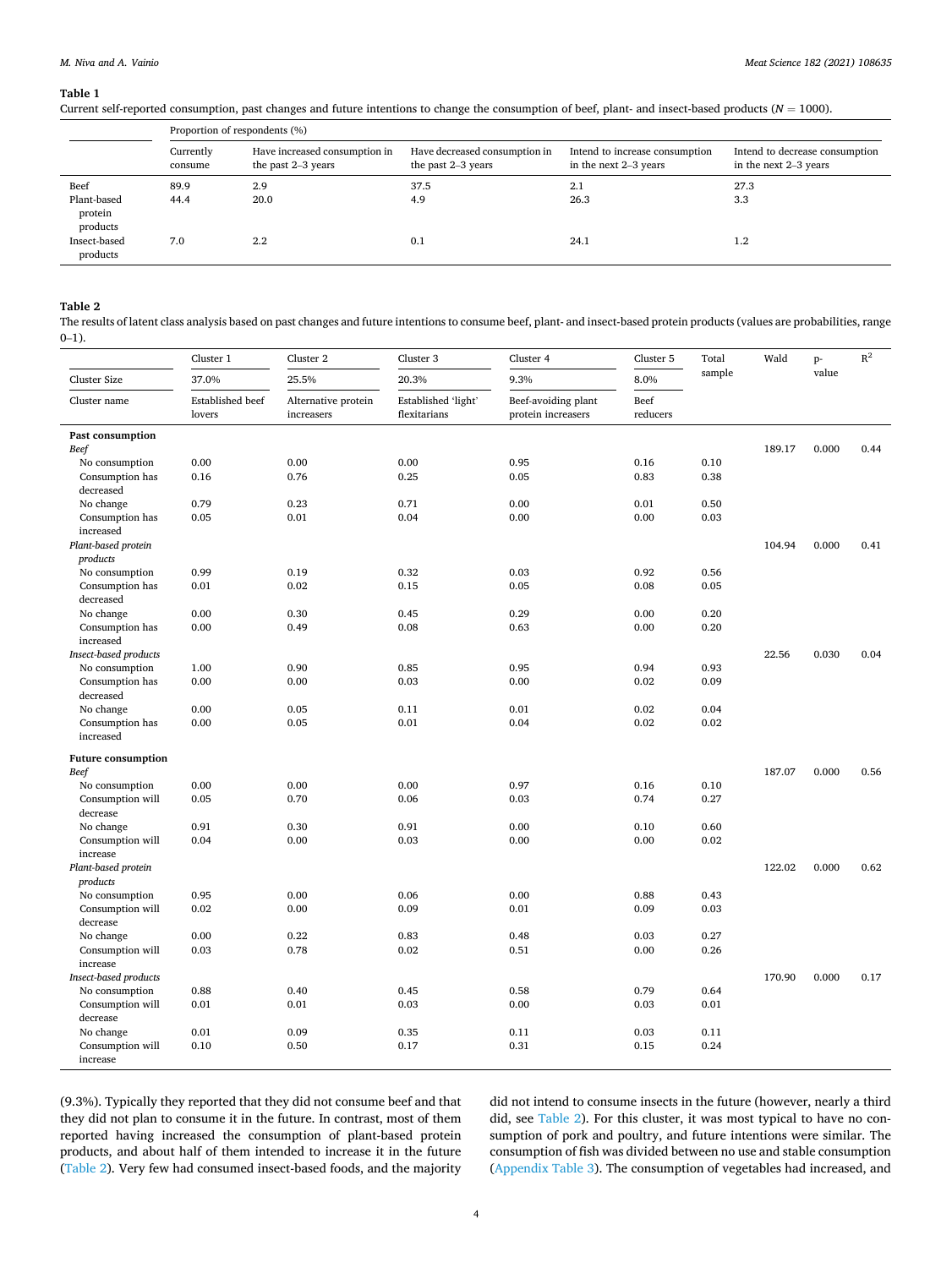#### **Table 3**

The dominating characteristics of the clusters based on the clustering variables, the inactive covariates, sociodemographic backgrounds, the most often used sources of protein, and the most important food choice motives.

| Cluster number, size and        | Cluster 1                        | Cluster 2                               | Cluster 3                                 | Cluster 4                                      | Cluster 5             | Total sample   |
|---------------------------------|----------------------------------|-----------------------------------------|-------------------------------------------|------------------------------------------------|-----------------------|----------------|
| name                            | 37.0% Established<br>beef lovers | 25.5% Alternative<br>protein increasers | 20.3% Established<br>'light' flexitarians | 9.3% Beef-avoiding plant<br>protein increasers | 8.0% Beef<br>reducers |                |
| Clustering variables            |                                  |                                         |                                           |                                                |                       |                |
| Past consumption                |                                  |                                         |                                           |                                                |                       |                |
| Beef                            | No change                        | Decrease                                | No change                                 | Does not use                                   | Decrease              | No change      |
| Plant-based protein<br>products | Does not use                     | Increase                                | No change                                 | Increase                                       | Does not use          | Does not use   |
| Insect-based products           | Does not use                     | Does not use                            | Does not use                              | Does not use                                   | Does not use          | Does not use   |
| Future consumption              |                                  |                                         |                                           |                                                |                       |                |
| Beef                            | no change                        | decrease                                | no change                                 | will not use                                   | decrease              | no change      |
| Plant-based protein             | will not use                     | increase                                | no change                                 | increase                                       | will not use          | will not use   |
| products                        |                                  |                                         |                                           |                                                |                       |                |
| Insect-based products           | will not use                     | increase                                | will not use                              | will not use                                   | will not use          | will not use   |
| Covariates                      |                                  |                                         |                                           |                                                |                       |                |
| Past consumption                |                                  |                                         |                                           |                                                |                       |                |
| Pork                            | no change                        | decrease                                | no change                                 | does not use                                   | decrease              | no change      |
| Poultry                         | no change                        | no change                               | no change                                 | does not use                                   | no change             | no change      |
| Fish                            | no change                        | no change                               | no change                                 | no change                                      | no change             | no change      |
| Vegetables                      | no change                        | increase                                | no change                                 | increase                                       | increase              | no change      |
| Beans                           | no change                        | no change                               | no change                                 | no change                                      | no change             | no change      |
| Future consumption              |                                  |                                         |                                           |                                                |                       |                |
| Pork                            | no change                        | decrease                                | no change                                 | will not use                                   | decrease              | no change      |
| Poultry                         | no change                        | no change                               | no change                                 | will not use                                   | no change             | no change      |
| Fish                            | no change                        | no change                               | no change                                 | no change                                      | no change             | no change      |
| Vegetables                      | no change                        | increase                                | no change                                 | no change                                      | increase              | no change      |
| Beans                           | no change                        | increase                                | no change                                 | no change                                      | no change             | no change      |
| The three most often used       | 1. poultry                       | 1. poultry                              | 1. poultry                                | 1. beans, legumes                              | 1. poultry            | 1. poultry     |
| sources of protein              | 2. pork                          | 2. fish                                 | 2. beef                                   | 2. peas                                        | 2. fish               | 2. fish        |
|                                 | 3. beef                          | 3. beef                                 | 3. pork                                   | 3. fish/soy-based                              | 3. pork               | 3. pork        |
| Sociodemographics               |                                  |                                         |                                           |                                                |                       |                |
| Age (mean)                      | 52.8                             | 46.6                                    | 53.3                                      | 38.6                                           | 57.4                  | 50.4           |
| Gender                          | man                              | woman                                   | man                                       | woman                                          | woman                 | woman          |
| Education                       | 1. secondary                     | 1. secondary                            | 1. secondary                              | 1. secondary                                   | 1. secondary          | 1. secondary   |
|                                 | 2. basic                         | 2. tertiary                             | 2. tertiary                               | 2. basic                                       | 2. tertiary           | 2. tertiary    |
| Place of residence              | big city                         | big city                                | big city                                  | small city                                     | big city              | big city       |
| The three most important        | 1. pleasure                      | 1. sustainability                       | 1. pleasure                               | 1. sustainability                              | 1. pleasure           | 1. pleasure    |
| eating motives                  | 2. price                         | 2. pleasure                             | 2. price                                  | 2. naturalness                                 | 2. price              | 2. price       |
|                                 | 3. naturalness                   | 3. naturalness                          | 3. naturalness                            | 3. healthiness                                 | 3. naturalness        | 3.             |
|                                 |                                  |                                         |                                           |                                                |                       | sustainability |

future intentions were divided between increasing and stable consumption (Appendix Table 3). The most often used proteins in this cluster were beans and legumes, peas, fish and soy-based protein products, and apart from fish, the consumption frequencies for animal proteins were low (Appendix Table 4). In this cluster there were more women than men, they were relatively young, and in contrast to the other clusters, their dominating place of living was a small city. Their main eating motives were sustainability, naturalness and healthiness.

The fifth and smallest cluster was named as *Beef reducers* (8.0%). A large majority of them had reduced the consumption of beef in the past, and intended to reduce it in the future. They had not consumed plant- or insect-based protein products and typically did not intend to increase the consumption of these products in the future. Most of them had reduced the consumption of pork during the last 2–3 years, and intended to decrease it in the future. Half of these consumers had not changed their consumption of poultry, and about one third had increased it (Appendix Table 3). Their vegetable consumption was stable or had increased, and in the future, the intentions were similar (Appendix Table 3). For beans, consumption was stable or there was no consumption, and no future changes were planned (Appendix Table 3). The most often used sources of protein were poultry, fish and pork. This cluster was dominated by women, they were older than the respondents on average, and their main eating motives were pleasure, price and naturalness.

As regards eating motives, healthiness, naturalness and sustainability were relatively more important for *Alternative protein increasers* and *Beef-avoiding plant-protein increasers* than the respondents on average,

and less important for *Established beef lovers* and *Established 'light' flexitarians*. Sustainability was also relatively less important for *Beef reducers*. Price was less important for *Alternative protein increasers*. In addition, pleasure was relatively less important for *Beef-avoiding plantprotein increasers*. *Established beef lovers* and *Beef reducers* were more neophobic and *Alternative protein increasers* were less neophobic than the respondents on average (Appendix Table 5).

## *3.3. Sociodemographic and eating motive differences between established meat lovers and the other clusters based on multivariate analysis*

The multinomial logistic regression analysis on the differences and similarities of eating motives and sociodemographic characteristics between the *Established beef lovers* cluster (reference category) and the other clusters showed that health and sustainability were more important to all the other clusters compared to *Established beef lovers* (Table 4). There was a particularly large difference between *Beef-avoiding plant protein increasers* and *Established beef lovers.* In addition, pleasure was less important to *Beef-avoiding plant protein increasers* than to *Established beef lovers*. No statistically significant differences in price and naturalness motives were found. *Alternative protein increasers*, *Established 'light' flexitarians* and *Beef-avoiding plant protein increasers* were less neophobic than *Established beef lovers*.

Among *Established beef lovers*, there were relatively more older respondents (46–79-year-olds) than among *Alternative protein increasers*  and *Beef-avoiding plant protein increasers*. Regarding gender, *Beef-avoiding plant protein increasers* were more likely to be women than *Established*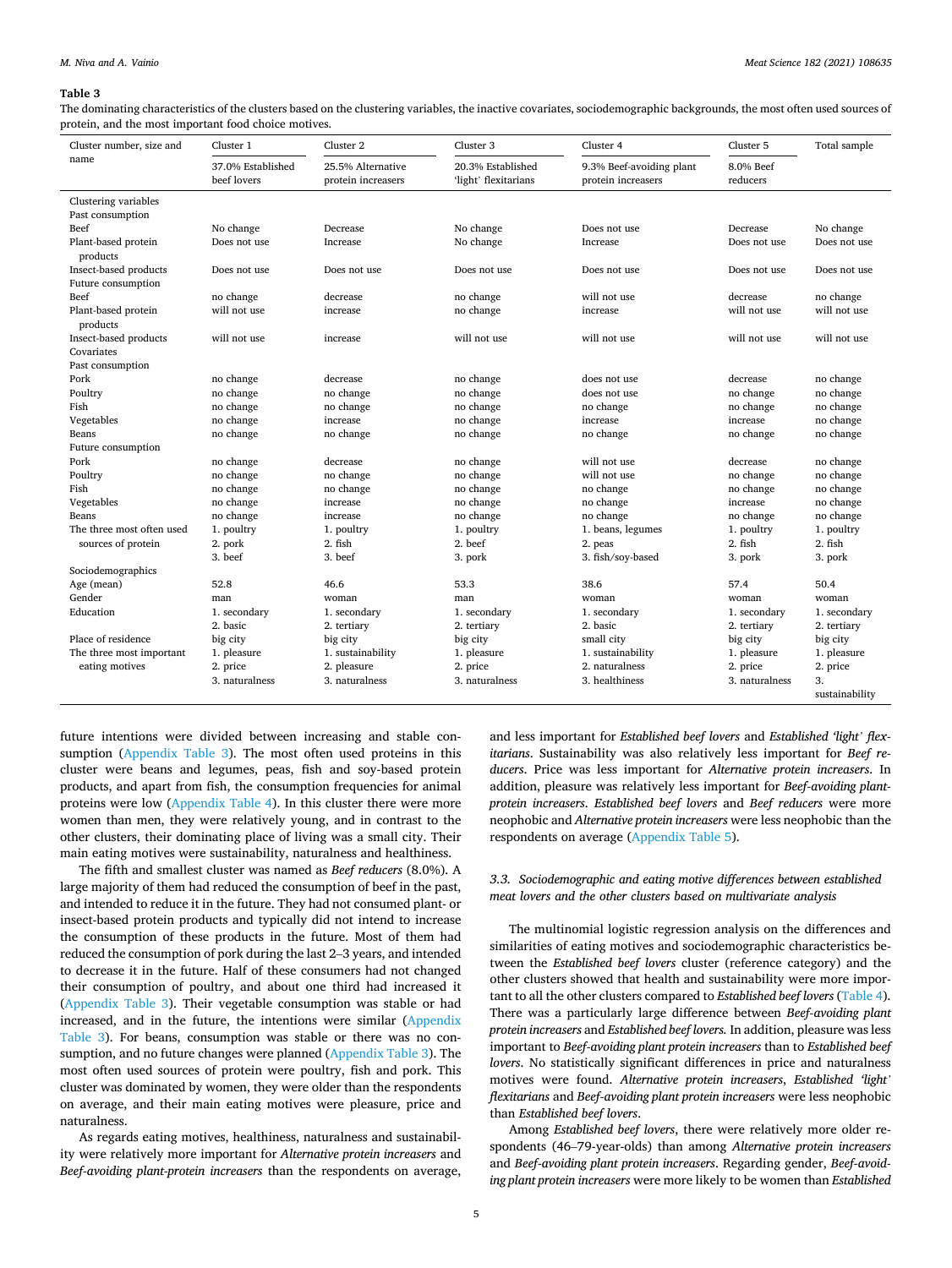#### **Table 4**

The results of multinomial logistic regression: the comparison of each cluster to the *Established beef lovers* (reference cluster) in eating motives and sociodemographic variables.

|                                 | Alternative protein increasers (vs.<br>Established beef lovers) |            | Established 'light' flexitarians (vs.<br>Established beef lovers) |            | Beef-avoiding plant protein<br>increasers (vs. Established beef<br>lovers) |            | Beef reducers (vs. Established<br>beef lovers) |            |
|---------------------------------|-----------------------------------------------------------------|------------|-------------------------------------------------------------------|------------|----------------------------------------------------------------------------|------------|------------------------------------------------|------------|
|                                 | b(SE)                                                           | Odds ratio | b(SE)                                                             | Odds ratio | b(SE)                                                                      | Odds ratio | b(SE)                                          | Odds ratio |
| Intercept                       | $-3.55(1.02)$ ***                                               |            | $-1.28(0.91)$                                                     |            | $-11.71(1.77)$ ***                                                         |            | $-6.17(1.40)$ ***                              |            |
| Eating motives                  |                                                                 |            |                                                                   |            |                                                                            |            |                                                |            |
| Price                           | $-0.16(0.10)$                                                   | 0.85       | $-0.05(0.09)$                                                     | 0.95       | 0.09(0.15)                                                                 | 1.10       | 0.20(0.13)                                     | 1.22       |
| Health                          | $0.43(0.10)$ ***                                                | 1.53       | $0.19(0.09)*$                                                     | 1.21       | $0.71(0.16)$ ***                                                           | 2.04       | $0.34(0.13)*$                                  | 1.40       |
| Naturalness                     | 0.12(0.10)                                                      | 1.12       | 0.02(0.09)                                                        | 1.02       | 0.14(0.14)                                                                 | 1.15       | 0.18(0.14)                                     | 1.20       |
| Pleasure                        | $-0.09(0.10)$                                                   | 0.91       | $-0.10(0.09)$                                                     | 0.91       | $-0.41(0.15)$ **                                                           | 0.67       | $-0.05(0.13)$                                  | 0.95       |
| Sustainability                  | $1.00(0.09)$ ***                                                | 2.73       | $0.30(0.07)$ ***                                                  | 1.34       | $1.91(0.18)$ ***                                                           | 6.74       | $0.30(0.10)$ **                                | 1.34       |
| Neophobia                       | $-0.51(0.09)$ ***                                               | 0.60       | $-0.35(0.08)$ ***                                                 | 0.70       | $-0.38(0.14)$ **                                                           | 0.68       | $-0.04(0.11)$                                  | 0.96       |
| Sociodemographics               |                                                                 |            |                                                                   |            |                                                                            |            |                                                |            |
| Gender (ref: man)               | 0.25(0.21)                                                      | 1.29       | $-0.15(0.02)$                                                     | 0.86       | $0.96(0.37)$ **                                                            | 2.62       | 0.38(0.28)                                     | 1.46       |
| Age (ref: $18-30$ years)        |                                                                 |            |                                                                   |            |                                                                            |            |                                                |            |
| $31-45$ years                   | $-0.55(0.38)$                                                   | 0.58       | 0.54(0.42)                                                        | 1.72       | $-0.57(0.50)$                                                              | 0.57       | 0.60(0.70)                                     | 1.83       |
| $46-60$ years                   | $-0.95(0.36)$ **                                                | 0.39       | 0.30(0.40)                                                        | 1.34       | $-1.65(0.50)$ ***                                                          | 0.19       | 0.18(0.67)                                     | 1.19       |
| $61-79$ years                   | $-0.92(0.37)$ *                                                 | 0.40       | 0.48(0.41)                                                        | 1.61       | $-1.69(0.55)$ **                                                           | 0.19       | 0.99(0.66)                                     | 2.69       |
| Level of education (ref: basic) |                                                                 |            |                                                                   |            |                                                                            |            |                                                |            |
| secondary                       | 0.15(0.30)                                                      | 1.16       | 0.27(0.25)                                                        | 1.32       | 0.16(0.49)                                                                 | 1.17       | $-0.05(0.32)$                                  | 0.95       |
| tertiary                        | 0.50(0.33)                                                      | 1.66       | 0.50(0.29)                                                        | 1.65       | 0.11(0.57)                                                                 | 1.12       | $-0.44(0.44)$                                  | 0.64       |
| Place of living (ref: big city) |                                                                 |            |                                                                   |            |                                                                            |            |                                                |            |
| small city                      | $-0.29(0.24)$                                                   | 0.75       | 0.14(0.22)                                                        | 1.15       | 0.51(0.36)                                                                 | 1.67       | 0.33(0.32)                                     | 1.39       |
| other municipality              | $-0.43(0.29)$                                                   | 0.65       | 0.15(0.25)                                                        | 1.16       | $-0.70(0.51)$                                                              | 0.50       | 0.10(0.37)                                     | 1.10       |

Nagelkerke  $R^2 = 0.533$ .

Note: \*\*\* *p <* .001, \*\* *p <* .01, \* *p <* .05.

*beef lovers*. No educational or place of living related differences were found.

### **4. Discussion**

This study explored Finnish consumers' self-reported past changes and future intentions regarding the consumption of plant- and insectbased protein innovations and beef. The analysis revealed five consumer clusters with different consumption patterns suggesting that consumers adopt alternative protein innovations into their diets to various degrees and are variously engaged in processes of change.

Consumers in two clusters, *Established beef lovers* and *Established*  'light' flexitarians, reported stable consumption of beef. Together these two clusters comprised more than half (57.3%) of the respondents, and of all clusters, they reported the highest consumption frequencies of both beef, pork and poultry (Appendix Table 4). Consumers in the largest cluster, *Established beef lovers,* did not consume alternative protein innovations, whereas those in *Established 'light' flexitarians,* did. The *Established beef lovers* cluster was smaller than a similar cluster (48%) identified in a Finnish population survey in 2010 (Latvala et al., 2012). In addition, two clusters had reduced beef consumption (*Alternative protein increasers* and *Beef reducers*) and one cluster did not consume beef at all (*Beef-avoiding plant protein increasers*). These results give reason to suggest that a transition towards alternative proteins has strengthened during the past decade.

As regards plant-based protein products, two clusters had not used them at all (*Beef lovers* and *Beef reducers,* in total 45.0% of the respondents). In contrast, two clusters, *Alternative protein increasers* and *Beef-avoiding plant protein increasers*, had increased the consumption of plant-based protein products. In total over one fourth of all respondents intended to increase the consumption of plant-based protein products in the future (Table 1), and they were mostly concentrated in these two clusters (Table 2).

Insect-based protein products had been consumed by a small minority (7%, Table 2) of the respondents. Insect consumption was most common among *Alternative protein increasers* and *Established 'light' flexitarians*, of whom 10–15% reported some consumption (Table 2). This is significantly lower than in consumer surveys conducted in the United

States (Woolf et al., 2019), Australia (Wilkinson et al., 2018) and Germany (Lammers et al., 2019). However, almost one fourth of the survey respondents planned to increase the consumption of insects in the future (Table 1). In German and Italian consumer studies about a half of the respondents indicated an interest to try insect foods (Cicatiello et al., 2016; Lammers et al., 2019), suggesting that the willingness to consume insect-based foods may vary cross-culturally. It should also be noted that reporting an intention to increase consumption indicates a stronger commitment than reporting a willingness to try.

These results suggest that three clusters were in the process of changing their consumption of beef and plant- and insect-based protein products (*Alternative protein increasers, Beef-avoiding plant protein increasers* and *Beef reducers)*, whereas two of them were not (*Established beef lovers* and *Established 'light' flexitarians*) (see Tables 2 and 3). Despite this, a look at the use of various protein sources – including also other sources than beef and plant-based and insect-based proteins – revealed that in all clusters except *Beef-avoiding plant protein increasers*, the most used sources of protein were still animal-based (Table 3 and Appendix Table 4). This suggests that although we can see an ongoing change towards alternative proteins, the place of animal-based foods is not threatened at the moment, and that the ongoing change varies between different consumer groups.

Eating motives were associated with the changes that had been made in the consumption of beef and plant- and insect-based protein products. In particular, health and sustainability were more important to *Alternative protein increasers* and *Beef-avoiding plant protein increasers* than to the respondents on average (Appendix Table 5), and the multivariate analysis showed that compared to *Established beef lovers*, these motives were more important to all the other clusters (Table 4). This finding is similar to previous findings that the consumption of plant-based proteins (Miki et al., 2020) and insect-based proteins (Vartiainen et al., 2020; Verbeke, 2015) are associated with the personal importance of healthiness and sustainability. The multivariate analysis showed that the pleasure motive was less important to *Beef-avoiding plant protein increasers* compared to *Established beef lovers* (Table 4), suggesting that when motives relating to health and sustainability are strong enough, pleasure becomes relatively less important. However, it should be noted that in spite of the relative difference, pleasure was not insignificant to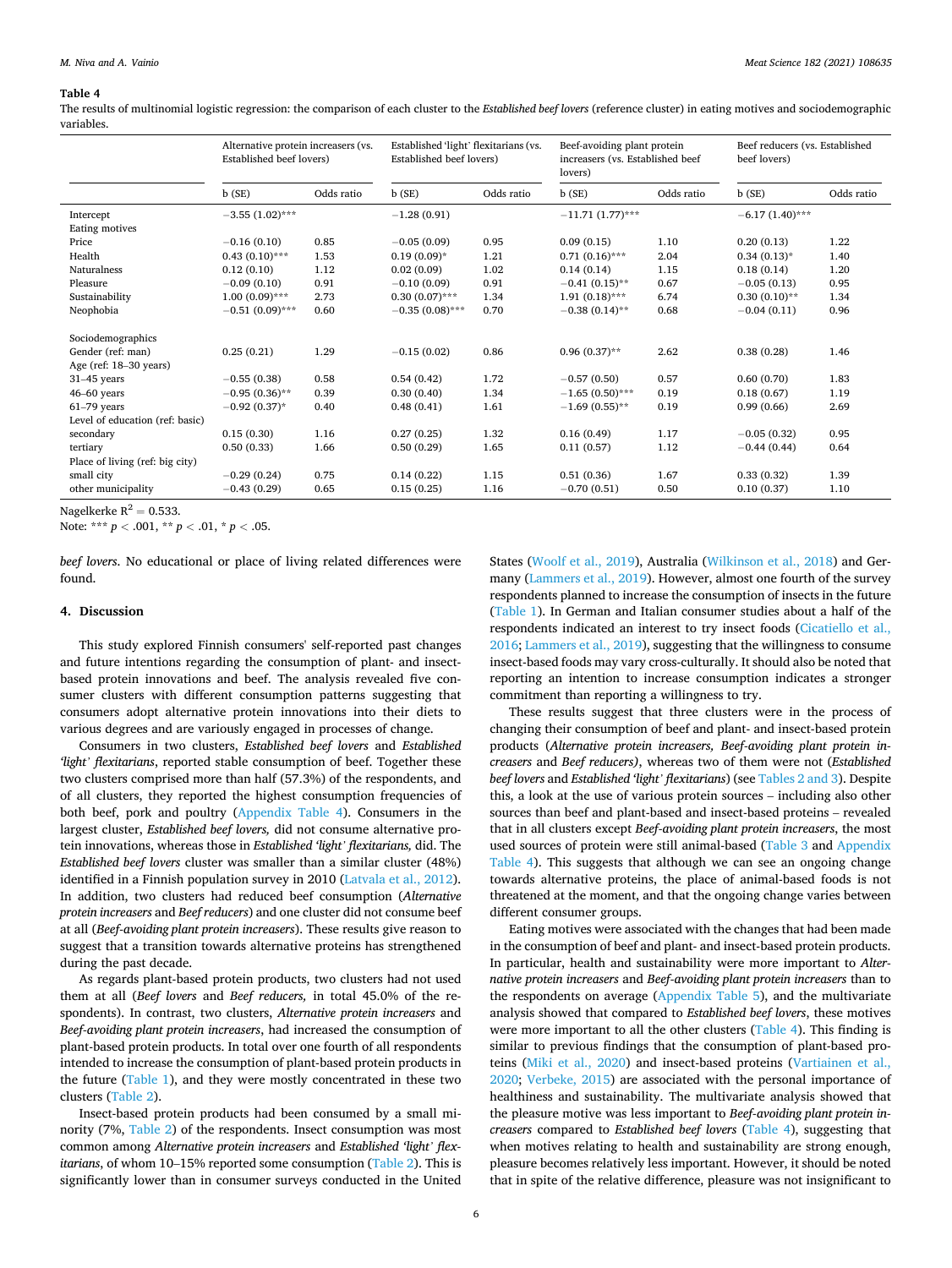*Beef-avoiding plant protein increasers* either (Appendix Table 5).

The multivariate analysis showed that food neophobia was higher among *Established beef lovers* and *Beef reducers* as compared to the other clusters (Table 4). As noted above, these clusters shared the characteristic that they did not consume and did not intend to consume plant- or insect-based proteins (Tables 2 and 3). This is also where they differed from all the other clusters. Here our findings support previous studies, which have found that food neophobia or reluctance towards new foods is associated with the avoidance of insects (Verbeke, 2015; Wilkinson et al., 2018) and plant-based meat substitutes (Hoek et al., 2011; Lemken et al., 2019).

The results concerning eating motives suggest that in the transition to more sustainable diets with alternative protein innovations, health, sustainability, pleasure and food neophobia form a whole in which the two former motives act as facilitators to change and the two latter as barriers (see also Fehér et al., 2020; Mancini et al., 2019; Pohjolainen et al., 2015). In policies advancing sustainable transition it is thus important, first, to strengthen the motives relating to health and sustainability, and second, to diminish the obstacles relating to pleasure and food neophobia. The information concerning the health and ecological effects of diets needs to be further developed to reach wide population groups, and alternative sources of protein should to be made more familiar to consumers. Here, information campaigns, education and nutrition policies by the public sector, publicity and recipe development in the media as well as marketing efforts by the food industry and retail trade may usefully support each other.

Regarding sociodemographics, there were some statistically significant differences in age and gender between *Established beef lovers* and the other clusters (Table 4). According to the multivariate analysis, *Beefavoiding plant protein increasers* were more likely to be women compared to *Established beef lovers*. This finding supports previous studies that have found women to have more positive attitudes towards meat substitutes (Siegrist & Hartmann, 2019). Earlier studies indicate that men are more accepting towards edible insects, but such an association was not found in this study. A possible reason is that in our study the only cluster with some interest in increasing the consumption of insect-based protein products was the *Alternative protein increasers* cluster, in which the parallel interest in increasing the use of plant-based proteins potentially confounded the effect of gender.

Both *Alternative protein increasers* and *Beef-avoiding plant protein increasers* were less likely to be middle-aged or older than *Established beef lovers* (Table 4). This result supports earlier studies that have found the young to be more willing to consume plant-based proteins (Jallinoja, Niva, & Latvala, 2016; Vainio et al., 2016) and insects (Verbeke, 2015). Our results also imply that particularly those in a process of change towards alternative proteins are likely to be young. The results of the sociodemographic differences between the clusters suggest that age- and gender-based variations exist in the dietary transition towards more sustainable diets, and that policies supporting the change should target particularly men and the older generations. No differences between *Established beef lovers* and the other clusters were found in the level of education or the place of living, suggesting that in the Finnish context educational or urban–rural divisions are not very strong barriers in the transition towards more sustainable diets.

Some limitations need to be considered when interpreting the results. First, although the data is relatively well representative of the Finnish population, the response rate was relatively low, meaning that the sample probably represents the views of those people who are

interested in food-related issues and are thus willing to use their time to respond. Second, consumers' self-reports are often affected by biases. For example, social desirability bias may have made the association between the sustainability motive and sustainable food choices appear stronger than it actually is (Chung  $&$  Monroe, 2003). Third, our measure of the sustainability motive was a combination of three items measuring the ethical, social and ecological aspects of meat and it was developed for this study. Although the measure worked well, it would have been beneficial to include more items to cover the relevant sustainability aspects in more detail. Fourth, we did not measure actual consumption of food and therefore could not assess to what extent alternative proteins actually replaced beef, or how substantial the changes were. However, asking about changes in actual consumption volumes presents its own problems, since changes in diets are often slow and people tend to forget soon what they have consumed. Studies carried out with different methods are needed to better understand how new protein innovations change diets.

## **5. Conclusions**

By showing that meat consumption is reduced and that alternative proteins are adopted differently in various consumer groups, the results contribute to developing the understanding of how new protein innovations enter consumers' diets. The results suggest that the change starts more often among women and the young than among men and the elderly, and among those who are oriented towards health and sustainability and who are open to new foods. However, despite this ongoing change, the results also show that animal-based proteins still possess an important role in diets, even among those consumers who are transitioning towards less meat and more alternative proteins. If concerns about sustainability and health reach wider population groups, we can expect that the demand for new, more sustainable proteins and protein innovations will grow.

Currently, the consumption of plant-based protein products is more widespread compared to insect-based protein products. However, it is noteworthy that at the level of the whole data future intentions to increase the consumption of both types of alternative proteins were quite similar, although variations could be seen between consumer groups. Therefore, the consumption of insect-based protein products may catch up plant-based innovations in the future, if easy to use, tasty, healthy, sustainable and affordable insect-based alternatives enter the market. This change could take place within the wider development of alternative proteins, which will in the future probably also include foods produced by means of cellular agriculture. As the alternative protein sector develops, more research is needed on consumers' varying expectations, motives and practices in adopting new, more sustainable foods into their everyday eating.

#### **Declaration of Competing Interest**

The authors declare no conflicts of interest.

#### **Acknowledgements**

This research has been supported by the Finnish Ministry of Agriculture and Forestry (data collection; grant number 2206/03.01.02/ 2015) and the Academy of Finland (analysis and writing; grant number 315898).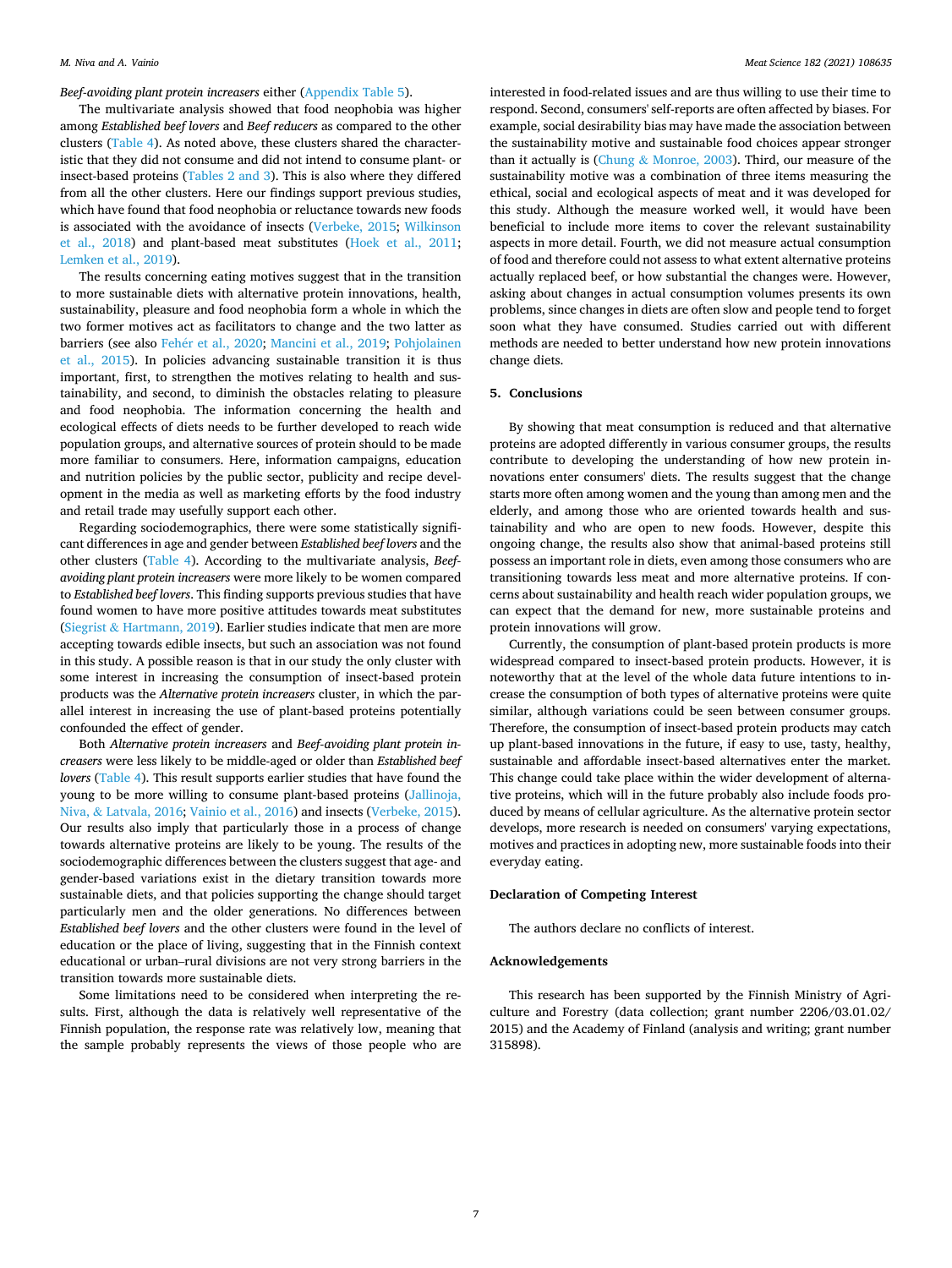## **Appendix A**

## **Appendix Table 1**

| Gender, age and highest education level in the Finnish population in 2017 (Statistics Finland, |
|------------------------------------------------------------------------------------------------|
| 2018) and in the data sample ( $N = 1000$ ).                                                   |

|                                | Finnish population (%)   | Data sample (%) |
|--------------------------------|--------------------------|-----------------|
| Gender                         |                          |                 |
| Women                          | 50.5                     | 49.8            |
| Men                            | 49.5                     | 48.8            |
| Other <sup>1</sup>             | $\overline{\phantom{0}}$ | 1.4             |
| Age groups                     |                          |                 |
| $18 - 30$                      | 20.9                     | 13.8            |
| $31 - 45$                      | 24.8                     | 20.7            |
| $46 - 60$                      | 25.9                     | 34.9            |
| $61 - 79$                      | 28.4                     | 30.6            |
| Highest education <sup>2</sup> |                          |                 |
| <b>Basic</b> level             | 19.5                     | 17.8            |
| Secondary level                | 45.2                     | 41.5            |
| Tertiary level                 | 35.4                     | 40.8            |

<sup>1</sup> This is not reported by Statistics Finland.<sup>2</sup> Among 20–74-year-olds.

## **Appendix Table 2**

Items used for measuring eating motives, Cronbach's alphas and interpretation.

|                                                                                                                                                                                                                                                                                                                                                                                                                                                                                   | Cronbach's<br>alpha | Interpretation                                                             |
|-----------------------------------------------------------------------------------------------------------------------------------------------------------------------------------------------------------------------------------------------------------------------------------------------------------------------------------------------------------------------------------------------------------------------------------------------------------------------------------|---------------------|----------------------------------------------------------------------------|
| Neophobia<br>I am constantly sampling new and different foods (reversed).<br>If I don't know what is in a food, I won't try it.<br>I like foods from different countries (reversed).<br>At dinner parties, I will try a new food (reversed).<br>I am afraid to eat things I have never had before.<br>I like to try new ethnic restaurants (reversed).                                                                                                                            | 0.849               | The higher the score, the higher is neophobia.                             |
| General health interest (GHI)<br>I am very particular about the healthiness of food I eat.<br>I always follow a healthy and balanced diet.<br>It is important for me that my diet is low in fat.<br>I eat what I like and I do not worry much about the healthiness of food (reversed).<br>It is important for me that my daily diet contains a lot of vitamins and minerals.<br>I take a notice how much groceries contain protein. <sup>1</sup><br>I avoid sugar. $1$           | 0.864               | The higher the score, the higher is health consciousness.                  |
| Natural product interest (NPI)<br>I do not eat processed foods, because I do not know what they contain.<br>I try to eat foods that do not contain additives.<br>I would like to eat only organically grown vegetables.<br>In my opinion, artificially flavoured foods are not harmful to my health (reversed).<br>In my opinion, organic products are not healthier than conventionally grown products (reversed).<br>I do not care about additives in my daily diet (reversed). | 0.830               | The higher the score, the more important is naturalness of<br>food.        |
| Price<br>I buy grocery shop at more than one store to take advantage of low price (reversed).<br>I buy groceries at cheapest possible price (reversed).<br>I buy expensive groceries, because they have better quality.<br>When grocery shopping, I compare the prices of different brands to be sure I get the best value for<br>the money (reversed).<br>Generally speaking, the higher the price of a product, the higher the quality.                                         | 0.623               | The higher the score, the more important is price.                         |
| Pleasure<br>Eating is very important for me.<br>I treat myself to something really delicious.<br>Eating is a highlight of the day.<br>For me, delicious food is an essential part of weekends.<br>Taste is the most important aspect of food.                                                                                                                                                                                                                                     | 0.775               | The higher the score, the more important is pleasure of<br>food.           |
| Sustainability<br>If people in the world ate less meat, there would be enough food for everybody.<br>To slow down climate change, meat consumption should be considerably reduced.<br>Meat production is unethical.                                                                                                                                                                                                                                                               | 0.855               | The higher the score, the more important is the<br>sustainability of food. |

<sup>1</sup> New items not included in the original scale by Roininen et al. (1999).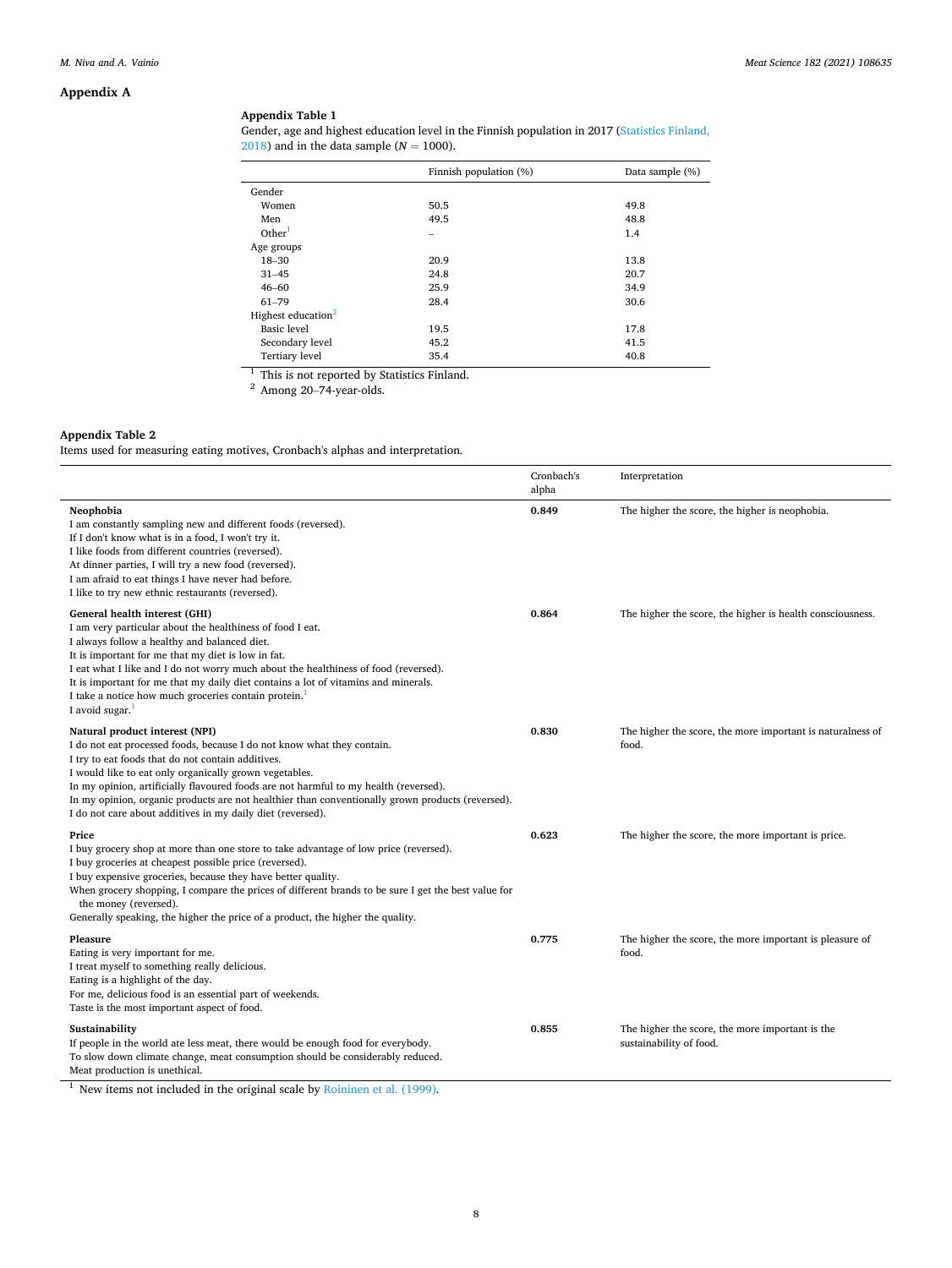## **Appendix Table 3**

Sociodemographic characteristics and dietary patterns in the clusters and the total sample (the inactive covariate variables in the LCA; values are probabilities, range  $0-1$ ).

|                            | Established beef<br>lovers | Alternative protein<br>increasers | Established 'light'<br>flexitarians | Beef-avoiding plant protein<br>increasers | Beef<br>reducers | Total<br>sample |
|----------------------------|----------------------------|-----------------------------------|-------------------------------------|-------------------------------------------|------------------|-----------------|
| Sociodemographics          |                            |                                   |                                     |                                           |                  |                 |
| Age (mean, years)          | 52.77                      | 46.63                             | 53.25                               | 38.57                                     | 57.43            | 50.36           |
| 18-30                      | 0.09                       | 0.20                              | 0.06                                | 0.40                                      | 0.04             | 0.14            |
| $31 - 45$                  | 0.18                       | 0.24                              | 0.20                                | 0.29                                      | 0.15             | 0.21            |
| $46 - 60$                  | 0.41                       | 0.31                              | 0.38                                | 0.18                                      | 0.28             | 0.35            |
| $61 - 79$                  | 0.32                       | 0.25                              | 0.36                                | 0.12                                      | 0.53             | 0.30            |
| Gender                     |                            |                                   |                                     |                                           |                  |                 |
| woman                      | 0.43                       | 0.56                              | 0.39                                | 0.74                                      | 0.58             | 0.50            |
| man                        | 0.56                       | 0.43                              | 0.59                                | 0.20                                      | 0.42             | 0.49            |
| other/not mentioned        | 0.01                       | 0.01                              | 0.02                                | 0.06                                      | 0.00             | 0.01            |
| Level of education         |                            |                                   |                                     |                                           |                  |                 |
| basic                      | 0.24                       | 0.12                              | 0.15                                | 0.24                                      | 0.16             | 0.19            |
| secondary                  | 0.57                       | 0.49                              | 0.56                                | 0.56                                      | 0.58             | 0.55            |
| tertiary                   | 0.19                       | 0.39                              | 0.29                                | 0.20                                      | 0.26             | 0.27            |
| Place of residence         |                            |                                   |                                     |                                           |                  |                 |
| other municipality         | 0.24                       | 0.15                              | 0.23                                | 0.23                                      | 0.11             | 0.20            |
| small city (under          | 0.37                       | 0.28                              | 0.37                                | 0.42                                      | 0.41             | 0.36            |
| 100,000)                   |                            |                                   |                                     |                                           |                  |                 |
| big city (100,000 or over) | 0.38                       | 0.57                              | 0.40                                | 0.35                                      | 0.48             | 0.44            |
| Past consumption           |                            |                                   |                                     |                                           |                  |                 |
| Pork                       |                            |                                   |                                     |                                           |                  |                 |
| No consumption             | 0.03                       | 0.05                              | 0.04                                | 0.85                                      | 0.05             | 0.11            |
| Consumption has            | 0.18                       | 0.66                              | 0.31                                | 0.13                                      | 0.51             | 0.35            |
| decreased                  |                            |                                   |                                     |                                           |                  |                 |
| No change                  | 0.74                       | 0.29                              | 0.64                                | 0.02                                      | 0.37             | 0.51            |
| Consumption has            | 0.05                       | 0.00                              | 0.02                                | 0.00                                      | 0.07             | 0.03            |
| increased                  |                            |                                   |                                     |                                           |                  |                 |
| Poultry                    |                            |                                   |                                     |                                           |                  |                 |
| No consumption             | 0.03                       | 0.02                              | 0.02                                | 0.64                                      | 0.04             | 0.08            |
| Consumption has            | 0.07                       | 0.23                              | 0.09                                | 0.19                                      | 0.11             | 0.13            |
| decreased                  |                            |                                   |                                     |                                           |                  |                 |
| No change                  | 0.67                       | 0.47                              | 0.72                                | 0.13                                      | 0.50             | 0.56            |
| Consumption has            | 0.24                       | 0.27                              | 0.18                                | 0.33                                      | 0.34             | 0.23            |
| increased                  |                            |                                   |                                     |                                           |                  |                 |
| Fish                       |                            |                                   |                                     |                                           |                  |                 |
| No consumption             | 0.05                       | 0.01                              | 0.04                                | 0.32                                      | 0.04             | 0.06            |
| Consumption has            | 0.07                       | 0.09                              | 0.08                                | 0.14                                      | 0.10             | 0.09            |
| decreased                  |                            |                                   |                                     |                                           |                  |                 |
| No change                  | 0.60                       | 0.51                              | 0.59                                | 0.36                                      | 0.47             | 0.54            |
| Consumption has            | 0.27                       | 0.39                              | 0.29                                | 0.17                                      | 0.38             | 0.31            |
| increased                  |                            |                                   |                                     |                                           |                  |                 |
| Vegetables                 |                            |                                   |                                     |                                           |                  |                 |
| No consumption             | 0.02                       | 0.01                              | 0.00                                | 0.00                                      | 0.01             | 0.01            |
| Consumption has            | 0.05                       | 0.02                              | 0.04                                | 0.01                                      | 0.03             | 0.04            |
| decreased                  |                            |                                   |                                     |                                           |                  |                 |
| No change                  | 0.60                       | 0.33                              | 0.59                                | 0.46                                      | 0.47             | 0.50            |
| Consumption has            | 0.34                       | 0.65                              | 0.37                                | 0.53                                      | 0.49             | 0.45            |
| increased                  |                            |                                   |                                     |                                           |                  |                 |
| Beans                      |                            |                                   |                                     |                                           |                  |                 |
| No consumption             | 0.40                       | 0.12                              | 0.13                                | 0.09                                      | 0.38             | 0.24            |
| Consumption has            | 0.14                       | 0.03                              | 0.14                                | 0.06                                      | 0.13             | 0.10            |
| decreased                  |                            |                                   |                                     |                                           |                  |                 |
| No change                  | 0.41                       | 0.55                              | 0.63                                | 0.46                                      | 0.42             | 0.50            |
| Consumption has            | 0.05                       | 0.31                              | 0.10                                | 0.39                                      | 0.08             | 0.16            |
| increased                  |                            |                                   |                                     |                                           |                  |                 |
| <b>Future consumption</b>  |                            |                                   |                                     |                                           |                  |                 |
| Pork                       |                            |                                   |                                     |                                           |                  |                 |
| No consumption             | 0.03                       | 0.04                              | 0.02                                | 0.87                                      | 0.05             | 0.11            |
| Consumption will           | 0.14                       | 0.66                              | 0.19                                | 0.10                                      | 0.52             | 0.31            |
| decrease                   |                            |                                   |                                     |                                           |                  |                 |
| No change                  | 0.79                       | 0.29                              | 0.78                                | 0.03                                      | 0.40             | 0.56            |
| Consumption will           | 0.04                       | 0.01                              | 0.01                                | 0.00                                      | 0.03             | 0.02            |
| increase                   |                            |                                   |                                     |                                           |                  |                 |
| Poultry                    |                            |                                   |                                     |                                           |                  |                 |
| No consumption             | 0.02                       | 0.03                              | 0.01                                | 0.65                                      | 0.05             | 0.08            |
| Consumption will           | 0.04                       | 0.27                              | 0.05                                | 0.22                                      | 0.10             | 0.12            |
| decrease                   |                            |                                   |                                     |                                           |                  |                 |
| No change                  | 0.82                       | 0.60                              | 0.84                                | 0.13                                      | 0.71             | 0.70            |
| Consumption will           | 0.12                       | 0.10                              | 0.10                                | 0.00                                      | 0.15             | 0.10            |
| increase                   |                            |                                   |                                     |                                           |                  |                 |

*Fish* 

(*continued on next page*)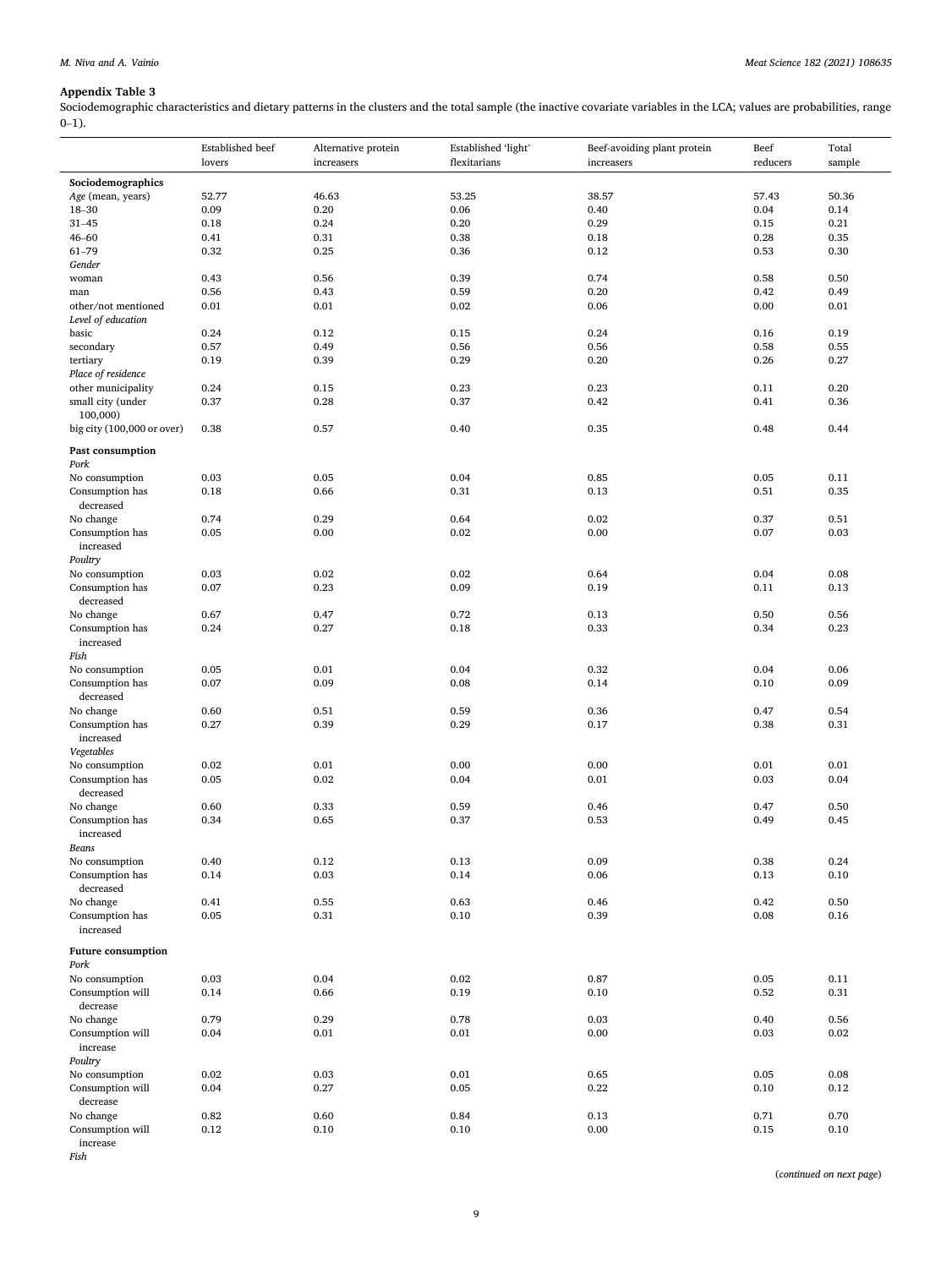#### *M. Niva and A. Vainio*

## **Appendix Table 3** (*continued* )

|                              | <b>Established</b> beef<br>lovers | Alternative protein<br>increasers | Established 'light'<br>flexitarians | Beef-avoiding plant protein<br>increasers | Beef<br>reducers | Total<br>sample |
|------------------------------|-----------------------------------|-----------------------------------|-------------------------------------|-------------------------------------------|------------------|-----------------|
| No consumption               | 0.04                              | 0.01                              | 0.03                                | 0.31                                      | 0.05             | 0.06            |
| Consumption will<br>decrease | 0.01                              | 0.06                              | 0.02                                | 0.13                                      | 0.07             | 0.04            |
| No change                    | 0.67                              | 0.50                              | 0.68                                | 0.46                                      | 0.49             | 0.59            |
| Consumption will<br>increase | 0.28                              | 0.44                              | 0.26                                | 0.09                                      | 0.39             | 0.31            |
| Vegetables                   |                                   |                                   |                                     |                                           |                  |                 |
| No consumption               | 0.02                              | 0.00                              | 0.00                                | 0.01                                      | 0.02             | 0.01            |
| Consumption will<br>decrease | 0.01                              | 0.00                              | 0.02                                | 0.00                                      | 0.03             | 0.01            |
| No change                    | 0.64                              | 0.27                              | 0.64                                | 0.52                                      | 0.47             | 0.52            |
| Consumption will<br>increase | 0.33                              | 0.72                              | 0.33                                | 0.47                                      | 0.48             | 0.46            |
| Beans                        |                                   |                                   |                                     |                                           |                  |                 |
| No consumption               | 0.36                              | 0.06                              | 0.05                                | 0.33                                      | 0.36             | 0.19            |
| Consumption will<br>decrease | 0.07                              | 0.02                              | 0.08                                | 0.01                                      | 0.10             | 0.05            |
| No change                    | 0.50                              | 0.41                              | 0.75                                | 0.58                                      | 0.44             | 0.53            |
| Consumption will<br>increase | 0.07                              | 0.52                              | 0.13                                | 0.37                                      | 0.11             | 0.23            |

## **Appendix Table 4**

Self-reported consumption frequency of different protein sources in the consumer clusters and in the whole sample (medians).

|                                                         | <b>Established</b> meat<br>lovers | Alternative protein<br>increasers | Established 'light'<br>flexitarians | Beef-avoiding plant protein<br>increasers | Beef<br>reducers | Total<br>sample |
|---------------------------------------------------------|-----------------------------------|-----------------------------------|-------------------------------------|-------------------------------------------|------------------|-----------------|
| Beef                                                    | 4.60                              | 4.30                              | 4.54                                | 1.15                                      | 3.52             | 4.24            |
| Pork                                                    | 4.76                              | 4.25                              | 4.50                                | 1.20                                      | 4.44             | 4.36            |
| Poultry                                                 | 4.77                              | 5.15                              | 4.81                                | 1.52                                      | 4.69             | 4.76            |
| Fish                                                    | 4.37                              | 4.76                              | 4.47                                | 4.19                                      | 4.56             | 4.50            |
| Peas                                                    | 2.73                              | 3.52                              | 3.09                                | 4.32                                      | 3.40             | 3.18            |
| Beans, legumes                                          | 1.98                              | 3.30                              | 2.65                                | 4.91                                      | 1.98             | 2.63            |
| Tofu                                                    | 1.16                              | 1.79                              | 1.60                                | 3.89                                      | 1.15             | 1.50            |
| Soy-based protein products                              | 1.11                              | 1.79                              | 1.54                                | 4.19                                      | 1.16             | 1.45            |
| Oat or fava bean based protein<br>products              | 1.08                              | 2.18                              | 1.69                                | 4.04                                      | 1.18             | 1.55            |
| Tempeh, seitan, quorn or other plant-<br>based proteins | 1.04                              | 1.52                              | 1.34                                | 2.69                                      | 1.07             | 1.30            |

Response scale:  $1 =$  never,  $2 =$  less than once a month,  $3 =$  about once a month,  $4 =$  a few times a month,  $5 =$  once a week,  $6 =$  many times a week or daily.

## **Appendix Table 5**

The importance of eating motives in the consumer clusters and in the total sample: means and standard deviations (in brackets) ( $N = 1000$ ). Statistically significant differences between each cluster and the total sample: higher values are bolded and lower values are italicized.

|                | Established beef<br>lovers | Alternative protein<br>increasers | Established 'light'<br>flexitarians | Beef-avoiding plant protein<br>increasers | Beef<br>reducers | Total<br>sample |
|----------------|----------------------------|-----------------------------------|-------------------------------------|-------------------------------------------|------------------|-----------------|
| Price          | 4.53                       | $4.25***$                         | 4.36                                | 4.59                                      | 4.68             | 4.44            |
|                | (1.14)                     | (1.06)                            | (1.06)                              | (1.02)                                    | (1.05)           | (1.10)          |
| Healthiness    | $3.69***$                  | $4.47*$                           | $4.09*$                             | $4.78***$                                 | 4.51             | 4.13            |
|                | (1.29)                     | (1.11)                            | (1.23)                              | (1.15)                                    | (1.27)           | (1.28)          |
| Naturalness    | $3.89***$                  | $4.56*$                           | $4.14***$                           | $4.85***$                                 | 4.55             | 4.25            |
|                | (1.26)                     | (1.26)                            | (1.27)                              | (1.48)                                    | (1.00)           | (1.31)          |
| Pleasure       | 4.90                       | 4.97                              | 4.91                                | $4.65*$                                   | 4.87             | 4.90            |
|                | (1.13)                     | (1.05)                            | (1.02)                              | (1.16)                                    | (1.05)           | (1.09)          |
| Sustainability | $3.27***$                  | $5.29***$                         | $3.90***$                           | $6.35*$                                   | $3.94***$        | 4.26            |
|                | (1.39)                     | (1.19)                            | (1.27)                              | (1.04)                                    | (1.57)           | (1.67)          |
| Neophobia      | $3.66***$                  | $2.80***$                         | 3.09                                | 3.04                                      | $3.65**$         | 3.26            |
|                | (1.37)                     | (1.15)                            | (1.09)                              | (1.33)                                    | (1.27)           | (1.30)          |

*Note:* The values range between 1 (low importance) and 7 (high importance).

\*\*\* p *<* .001, \*\* p *<* .01, \* p *<* .05.

#### **References**

Apostolidis, C., & McLeay, F. (2016). Should we stop meating like this? Reducing meat consumption through substitution. *Food Policy, 65*, 74–89. [https://doi.org/10.1016/](https://doi.org/10.1016/j.foodpol.2016.11.002)  [j.foodpol.2016.11.002](https://doi.org/10.1016/j.foodpol.2016.11.002).

Bäckström, A., Pirttilä-Backman, A.-M., & Tuorila, H. (2004). Willingness to try new foods as predicted by social representations and attitude and trait scales. *Appetite, 43*, 75–83. [https://doi.org/10.1016/j.appet.2004.03.004.](https://doi.org/10.1016/j.appet.2004.03.004)

Chung, J., & Monroe, G. S. (2003). Exploring social desirability bias. *Journal of Business Ethics, 44*, 291–302. <https://doi.org/10.1023/A:1023648703356>.

Cicatiello, C., De Rosa, B., Franco, S., & Lacetera, N. (2016). Consumer approach to insects as food: Barriers and potential for consumption in Italy. *British Food Journal, 118*, 2271–2286. <https://doi.org/10.1108/BFJ-01-2016-0015>.